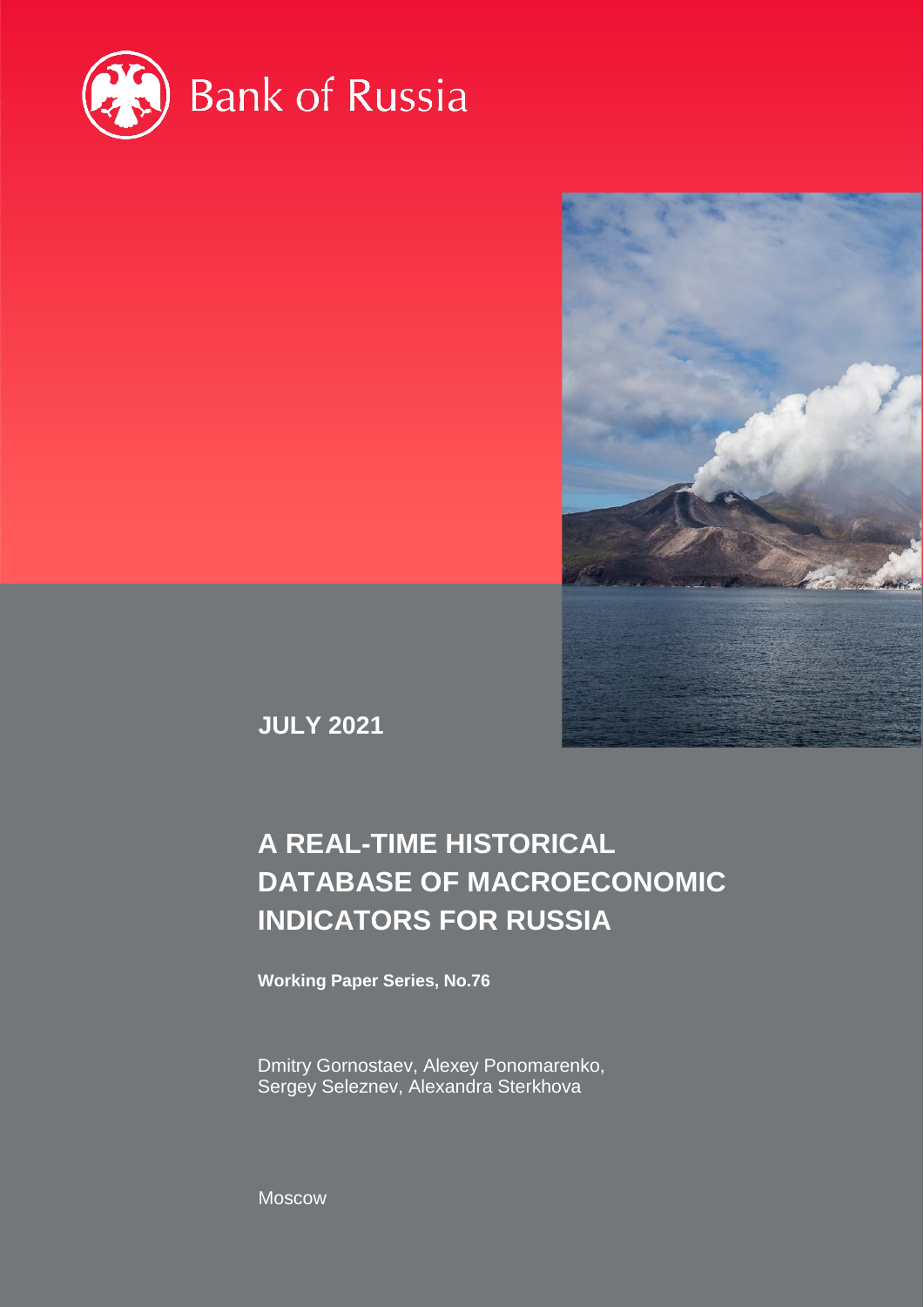**Dmitry Gornostaev** Bank of Russia E-mail: *[gornostaevda@cbr.ru](mailto:gornostaevda@cbr.ru)*

**Alexey Ponomarenko** Bank of Russia E-mail**:** *[ponomarenkoaa@cbr.ru](mailto:ponomarenkoaa@cbr.ru)*

**Sergey Seleznev** Bank of Russia E-mail: *[seleznevsm@mail.cbr.ru](mailto:seleznevsm@mail.cbr.ru)*

**Alexandra Sterkhova**  Bank of Russia E-mail**:** *[zhivaykinaad@mail.cbr.ru](mailto:zhivaykinaad@mail.cbr.ru)*

The authors would like to extend their gratitude to Vladimir Bessonov for the data provided, to Tatiana Sytina for her assistance in compiling the database, and to Yekaterina Ivanushkina, Pavel Marchenko and Denis Shibitov for their assistance in verifying the data.

The Bank of Russia's Working Paper Series is subject to blind review by members of the Bank of Russia Advisory Board members and external reviewers.

All rights reserved. The views expressed in this paper are solely those of the authors and do not necessarily reflect the official position of the Bank of Russia. Any reproduction of these materials is permitted only with the authors' consent.

Cover photo: Shutterstock/FOTODOM

Address: 12 Neglinnaya Street, 107016 Moscow Tel.: +7 495 771 91 00, +7 495 621 64 65 (fax) Bank of Russia website: *[www.cbr.ru](http://www.cbr.ru/)*

© Central Bank of the Russian Federation 2021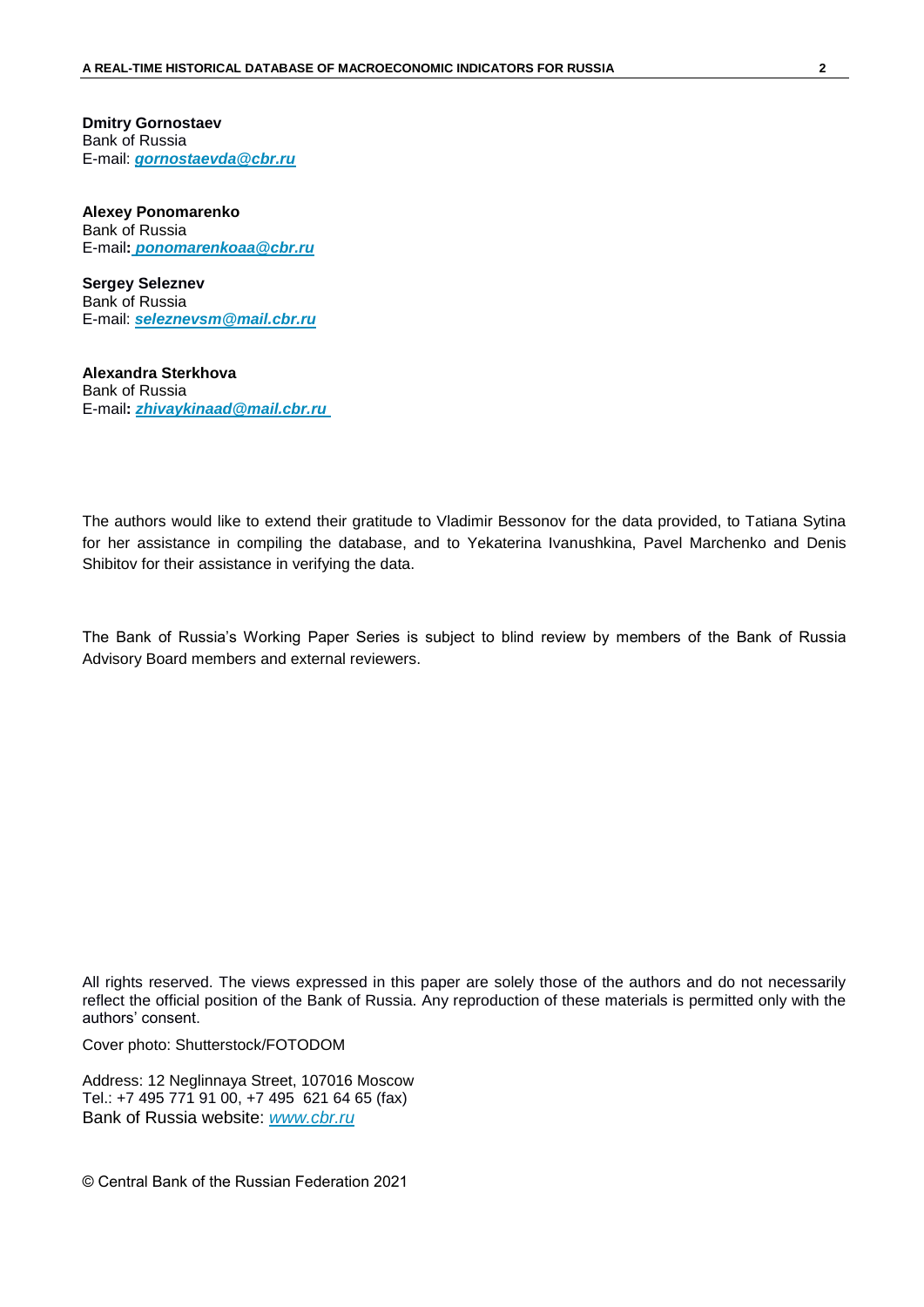## Abstract

We compile a database that contains data vintages of a large collection of short-term economic indicators. The main result of the work is a database which is available as an electronic annex to this working paper. The Research and Forecasting Department of the Bank of Russia plans to update this database in the future. We also perform an illustrative analysis of the properties of the revisions for a number of indicators. The preliminary results indicate that the magnitude of the revisions is in many cases substantial.

**Key words:** data revisions, data vintages, database, Russia

**JEL classification:** С82, E01, E2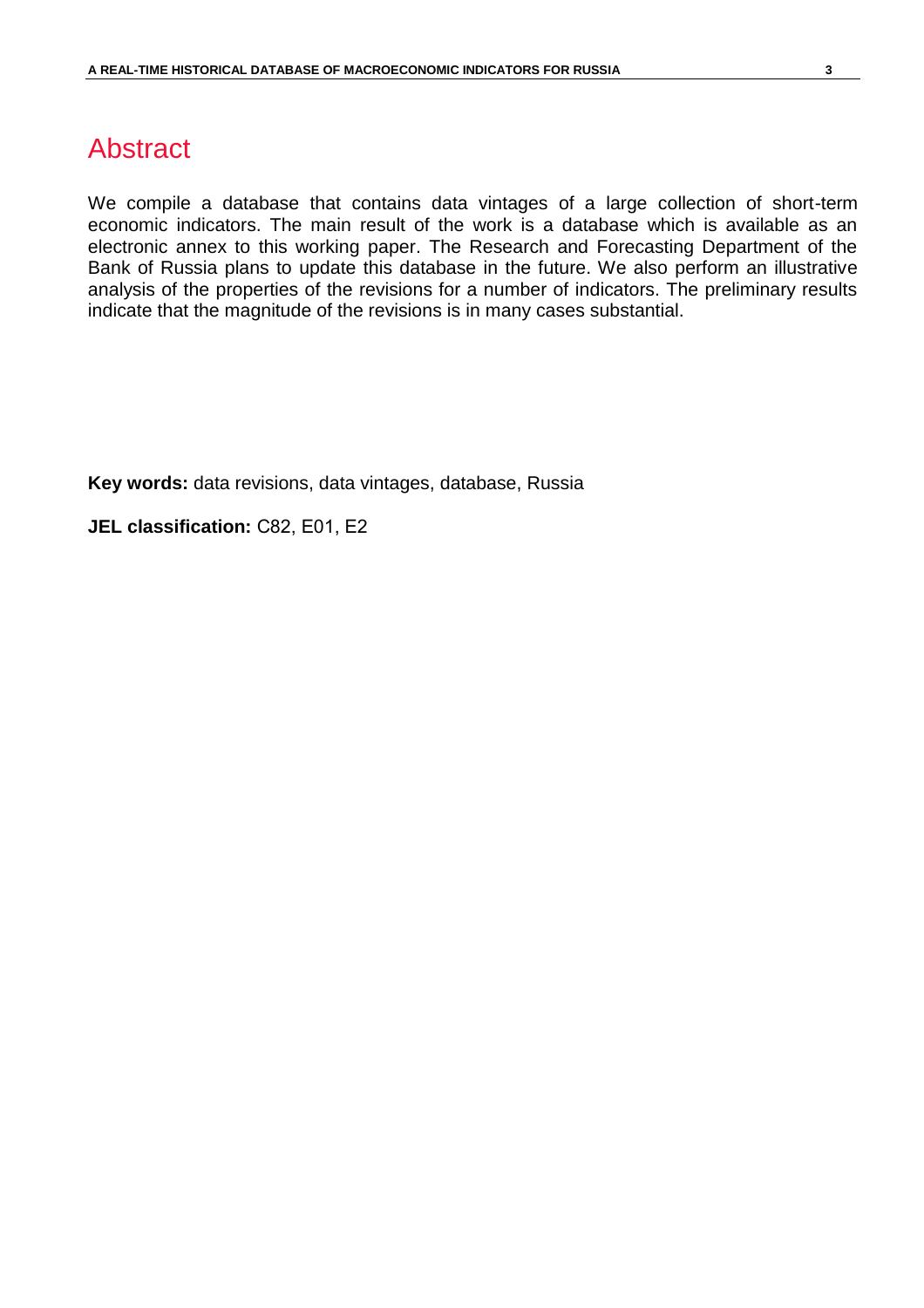## 1. Introduction

Monetary policy decisions are made on the basis of a large set of economic indicators. However, the available data tend to be incomplete, given their different publication times, various lags and the substantial revisions that may follow. Many studies confirm that the resulting data uncertainty may be considerable and influence both the decision-making process and the evaluation of the relevance of the decisions made. Hence it is important to reconstruct the information available at the time policy decisions are made, rather than use the ex-post revised data available several years later (for example, see Orphanides 2001). This exercise is feasible only when all indicators are available as published in real time (i.e. their vintages). These datasets were reflective of economic sentiment at the time econometric models were being estimated or policy decisions were being made. Accordingly, it is these particular data which should be used to assess the quality of the models and the reliability of various indicators.

Many central banks and international financial institutions maintain historical databases of statistical indicators (for example, see Croushore and Stark 2001, Castle and Ellis 2002, Giannone et al. 2010, Lee et al. 2011, and Fernandez et al. 2011). Russian researchers also have explored this problem, although their work is primarily focused on analysis of GDP data revisions (Astafyeva and Turuntseva 2021). In our paper, we attempt to create a broader database of revisions to a large set of short-term economic indicators.

The key accomplishment of this research paper is the database, which is available at the Bank of Russia's website as an online appendix to this paper. The Research and Forecasting Department of the Bank of Russia plans to update this database in the future. The second section of the paper discusses the principles governing the creation and content of the database. The third section provides an illustrative analysis of certain properties of the revisions to a number of indicators. The preliminary results of this analysis suggest that in many cases the magnitude of the revisions to the indicators under study is considerable. This finding underlines the necessity to take these properties into account while employing the statistical indicators for analytical purposes, as well as to refine approaches to the publication of data in statistical analysis.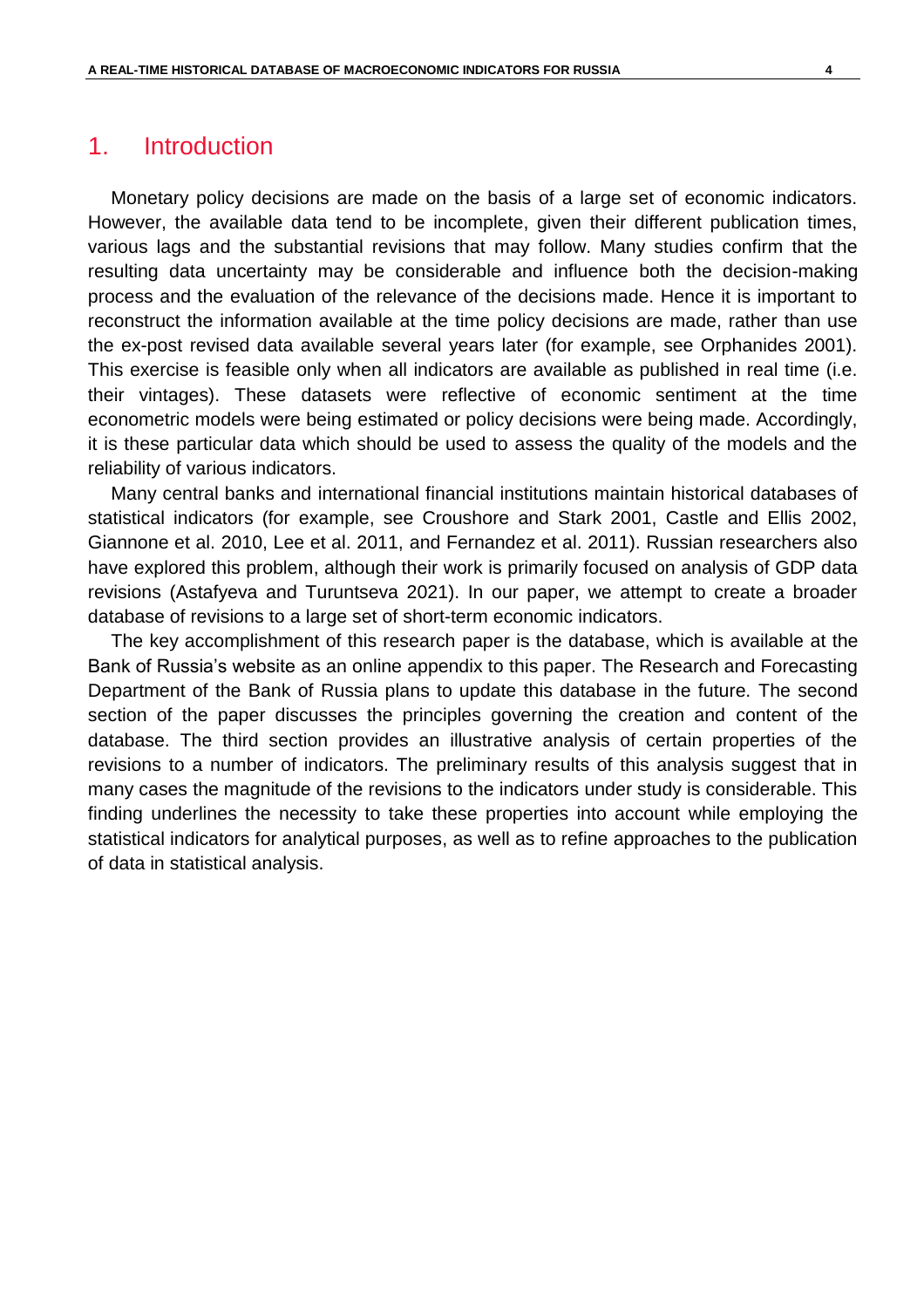## 2. Vintages of Rosstat's short-term economic indicators

Vintage data are obtained from Rosstat's monthly informational and analytical materials 'Short-term Economic Indicators of the Russian Federation' (SEIs), which offer monthly, quarterly and annual data on the socioeconomic situation, including industrial, price, financial and social statistics<sup>1</sup>. Given their availability in almost real time<sup>2</sup>, these data serve as a source for current economic analysis and for building multiple macroeconomic models used both to analyse recent events and to make a variety of real-time decisions.

The relevance of these data is obvious.. However, in accordance with the state-of-the-art practices, the majority of indicators published are calculated in several stages. This means that the data published in the first stages are only estimates and are subject to subsequent revision over a long period of time, up to several years in some cases.

The various types of revision and adjustment may be significant and influence both the choice of model and the assessment of its quality (see, for example, Stark and Croushore 2001 and Mamedli and Shibitov 2021 for Russia) and therefore influence decision making. Unfortunately, Rosstat's website provides only a few recent SEI publications. Therefore, assessment of the impact of revisions in Russia should begin with the compilation of a database of vintages. This is the point we begin with. Having collected from various sources all SEIs from January 2001, we consolidated them into a single database of them and unified their format<sup>3</sup>:

- **Data were obtained from two sources: data saved by Vladimir Bessonov and data, saved by a Bank of Russia's contractor, which are loaded into the internal system of the Bank of Russia.**
- **Vintages missing from the internal system's databases were supplemented with Vladimir Bessonov's data.**
- **Overlapping data were compared and verified manually in cases of misalignment to resolve data conflicts.**
- **In the final stage, we conducted random manual verification and semiautomated accuracy verification for data transferred from Rosstat reports to the internal database.**

The list of indicators, their frequency, and the vintages in which they came up, as well as the publication format, are presented in a separate attachment to the database (the summary eng.xlsx file).

<sup>&</sup>lt;sup>1</sup> [Short-term Economic Indicators of the Russian Federation](https://rosstat.gov.ru/compendium/document/50802) / Rosstat.

<sup>&</sup>lt;sup>2</sup> Most indicators are published approximately one month following the reporting period.

<sup>&</sup>lt;sup>3</sup> Publication formats, names and list of indicators changed over time. That is why consolidating the indicators into a single database and verifying it were the most labour-intensive stages of this study.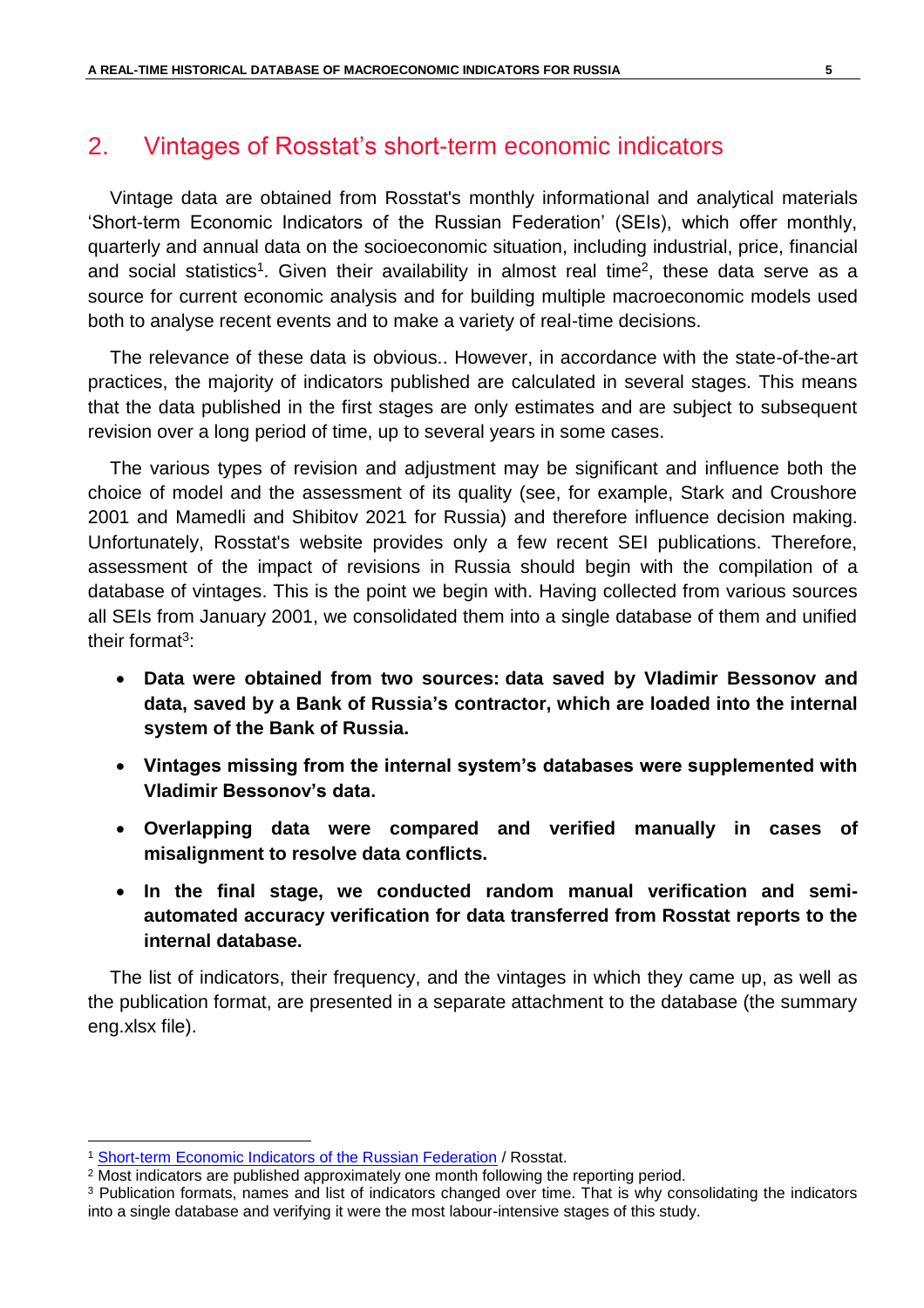## 3. Analysis of properties of historical macroeconomic indicator revisions

To illustrate the key properties of Rosstat's revisions of various economic performance indicators, this paper discusses some of their descriptive characteristics: the frequency and magnitude of data revisions. For simplicity, we provide examples of annual growth rates<sup>4</sup>, although monthly growth indicators (which are also present in the database) better suit the needs of econometric modelling.

*The frequency of revisions* enables us to understand the time after the reporting period when data may be updated. This characteristic is calculated as the percentage of revised values (compared to the previous value) in the total number of observations from the available data releases from January 2001 through January 2019 over a horizon of up to five years (see Appendix 1). The total number of observations means the total number of all revised and unrevised values over the period under study.

For the vast majority of economic performance indicators, we clearly observe data revisions one month after the publication of the first release [\(Figure](#page-8-0) 1<sup>5</sup>). Thereafter, the share of revised values drops substantially. In the case of indicators such as real wages and volume of market services, this share falls very rapidly (almost immediately). Other indicators under study may be revised over several years.

*The magnitude of revisions* illustrates the size and direction of cumulative data revisions, with both upward and downward revisions possible over time. This characteristic is computed as the average of available data release revisions relative to the first estimate (in actual and absolute values) for the period from January 2001 to January 2019 over a five year horizon (see Appendix 1).

Cumulative data revisions suggest that growth rates of indicators are mainly revised upwards over time [\(Figure](#page-8-1) 2). Importantly, the vast majority of the indicators considered show a rather high magnitude of revision, except for real wages and the unemployment rate, for which there is almost no shift in estimates due to the specifics of their calculation methodologies.

Based on an analysis of the magnitude of revisions over four years [\(Figure](#page-9-0) 3), for example, we may come to a certain understanding of the degree to which the indicators under study are revised over the specified horizon, in order to use these estimates in forecasting. It is also possible to compare the magnitudes of the revision of various indicators with one another, using the ratio of the average revision (in absolute values) to the standard deviation [\(Figure](#page-9-1) 4). The categories that show the largest revisions were found for the cases of volume of market services, production of individual food products, money income, and industrial production. In the case of these indicators, this may suggest that the primary data available at the time of the first data release are subject to considerable adjustment as more complete information comes in.

<sup>4</sup> Except for the unemployment indicator, which is provided in levels.

<sup>5</sup> Figures 1–2 and 5–8 show time (in months) on the X axis beginning from the first estimate.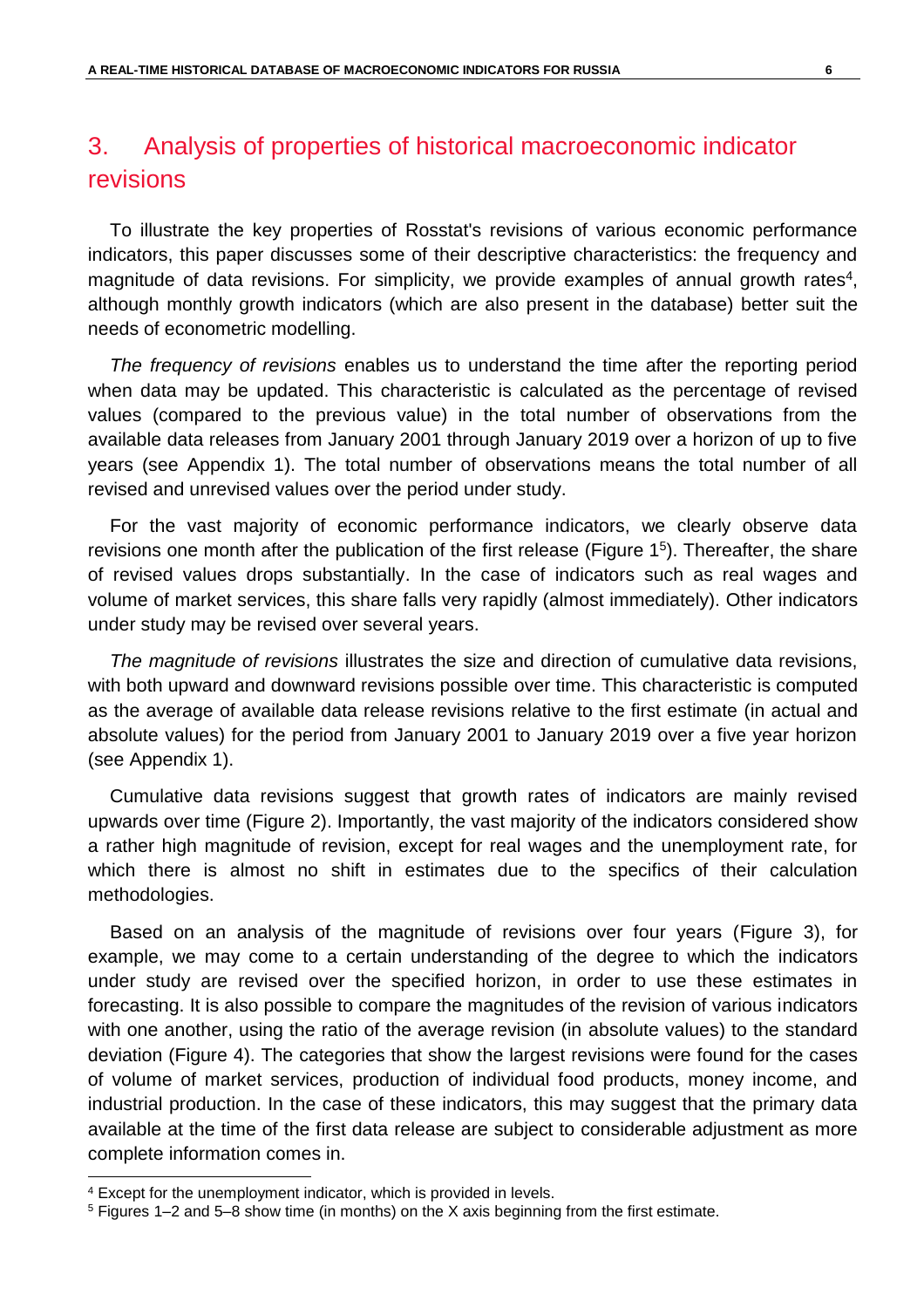The evolution in the magnitude of revisions can also be analysed based on, for example, three annual rolling window subsamples [\(Figure](#page-10-0) 5). Importantly, revisions tend to improve (the magnitude drops) with time for indicators such as volume of market services, commercial freight turnover, export of goods, and import of goods. Investments in fixed capital and construction, on the contrary, show a trend towards increased magnitude.

It should also be noted that indicators are revised in different ways and the error is not systematic. This is indicated by the final revision correlation matrix (see Appendix 2). Therefore, overestimated or underestimated indicators should not permanently influence the revision of other data.

As regards GDP<sup>6</sup>, it is worth noting that revisions to this indicator may occur for up to three or four years [\(Figure](#page-10-1) 6). The magnitude of revisions relative to other indicators is much lower (over a four year horizon) and is about 0.5 pp for the absolute value average [\(Figure](#page-10-2) 7). GDP data revisions show a clear upward shift, with a rather broad range of values [\(Figure](#page-11-0) 8). Three out of four revisions were increases. This makes it possible to expect upward revisiosn in annual GDP growth estimates. At the same time, it also makes sense to consider various episodes of recession or overheating and determine the extent to which estimates are revised at such turning points of the cycle. It is probable that they are revised much more strongly than in normal times, which may be demonstrated by drastic shifts in estimates in uncertain times.

The need to revise macroeconomic indicators may arise both within the framework of an established methodology (as new information comes in) and as a result of substantial changes in the methodology, reported by Rosstat. As an example, we decided to look at the industrial production index (considering the relatively significant changes in its calculation methodology over the past years). We made several calculations for this indicator: when the change in the methodology and the base year *was* considered a revision and when it *was not* considered a revision. Once we excluded the revisions due to change in methodology and the base year specified in the Rosstat reports, the properties of industrial production revisions showed far lower magnitude and frequency. This additional calculation eliminated revisions for the following releases:

- *1. Release of January 2005<sup>7</sup> – OKVED classifier; base year 2002. Differences arise between the December 2004 release and the data for the period starting from January 2004.*
- *2. Release of February 2005 – OKVED classifier; base year 2002. Differences arise between the December 2004 release and the data for the period starting from January 2003.*
- *3. Release of May 2005 – OKVED classifier; base year 2002. Differences arise between the December 2004 release and the data for the period starting from January 2002.*

 $\overline{a}$ 

<sup>6</sup> In this paper, GDP movements are shown in YoY terms. More in-depth analysis of GDP movements (QoQ) will be the focus of a separate study.

<sup>7</sup> Through the December 2004 release, Industrial production calculation was based on the OKONKh classifier.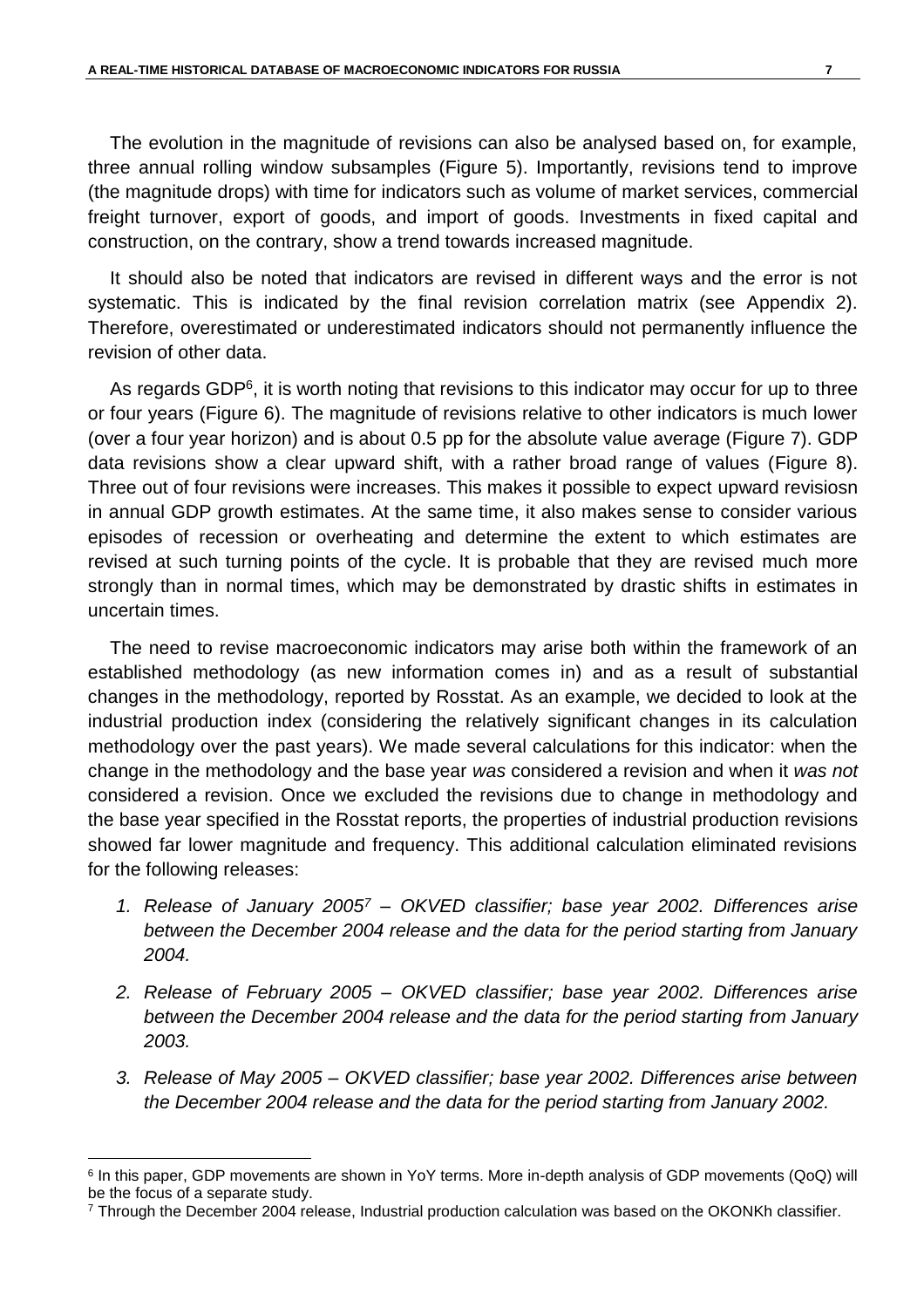- *4. Release of May 2010 – OKVED classifier; base year 2008. Differences arise between the December 2009 – April 2010 releases and the data for the period starting from July 2006.*
- *5. Release of January 2014 – OKVED classifier; base year 2010. Differences arise between the December 2013 release and the data for the period starting from January 2009.*
- *6. Release of January 2017 – OKVED 2 classifier; base year 2010. Differences arise between the December 2016 release and the data for the period starting from January 2015.*
- *7. Release of January 2020 – OKVED 2 classifier; base year 2018. Our calculations exclude this year.*

Revisions due to changes in methodology also occurred with other indicators. For example, the methodology for the calculation of money income was updated in April 2019, resulting in a switch from monthly to quarterly publications of this indicator. In April 2016, investments in fixed capital data began to be published on a quarterly basis, and the classifier was changed to OKVED 2 in 2017. When dealing with Rosstat data, researchers should be aware of these nuances and be knowledgeable about the corresponding methodology for the calculation of the indicators under study.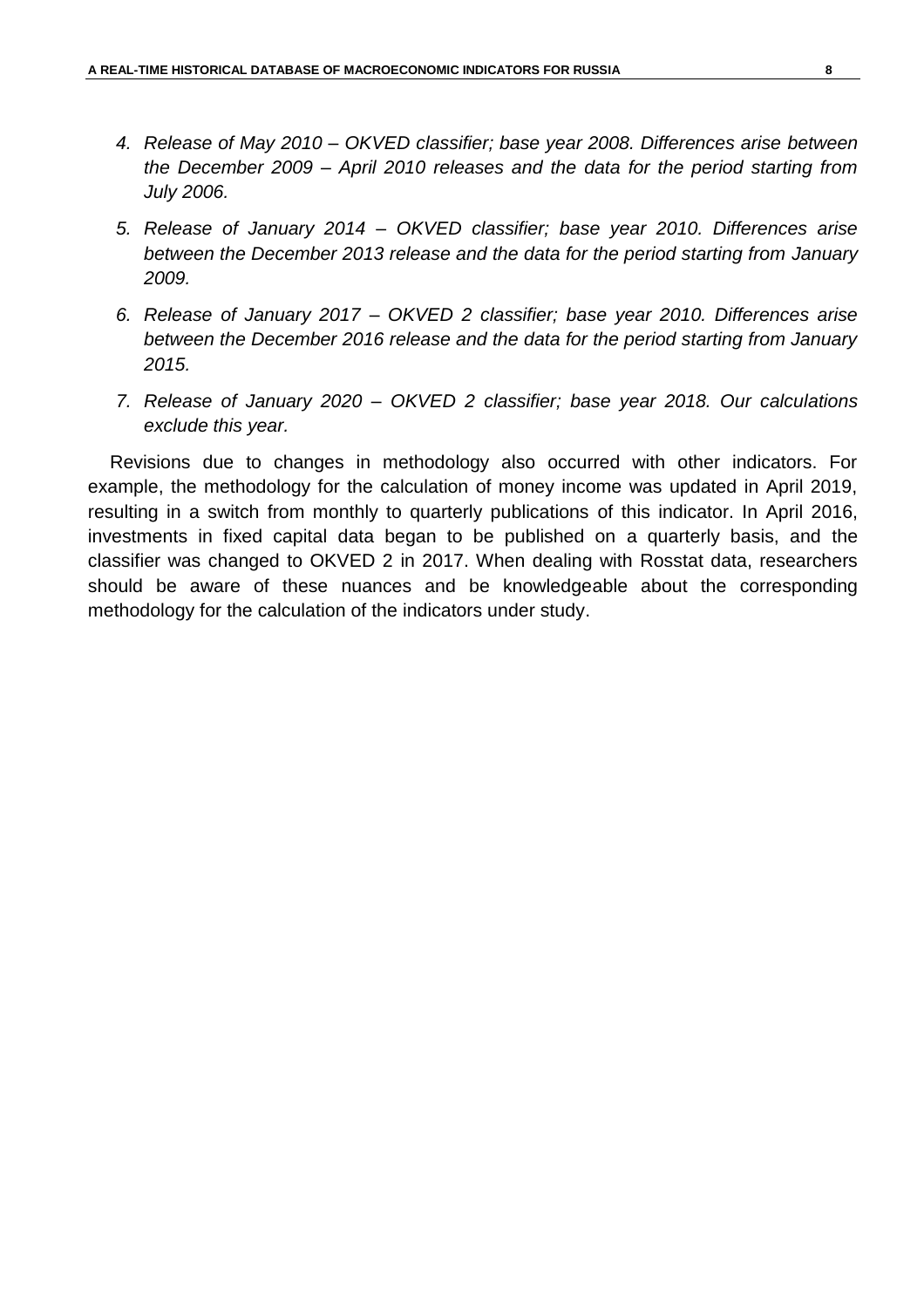<span id="page-8-0"></span>

**Figure 1. Frequency of revisions, %**

*\* Real disposable money income is calculated based on the old methodology.*

*\*\* Dotted line: revisions were not considered in the case of a switch to new methodologies or bases for calculation. Sources: Rosstat, R&F Department calculations.*

<span id="page-8-1"></span>

#### **Figure 2. Magnitude of revisions, pp for YoY growth rates**

*\* Real disposable money income is calculated based on the old methodology.*

*\*\* Dotted line: revisions were not considered in the case of a switch to new methodologies or bases for calculation.*

*Sources: Rosstat, R&F Department calculations.*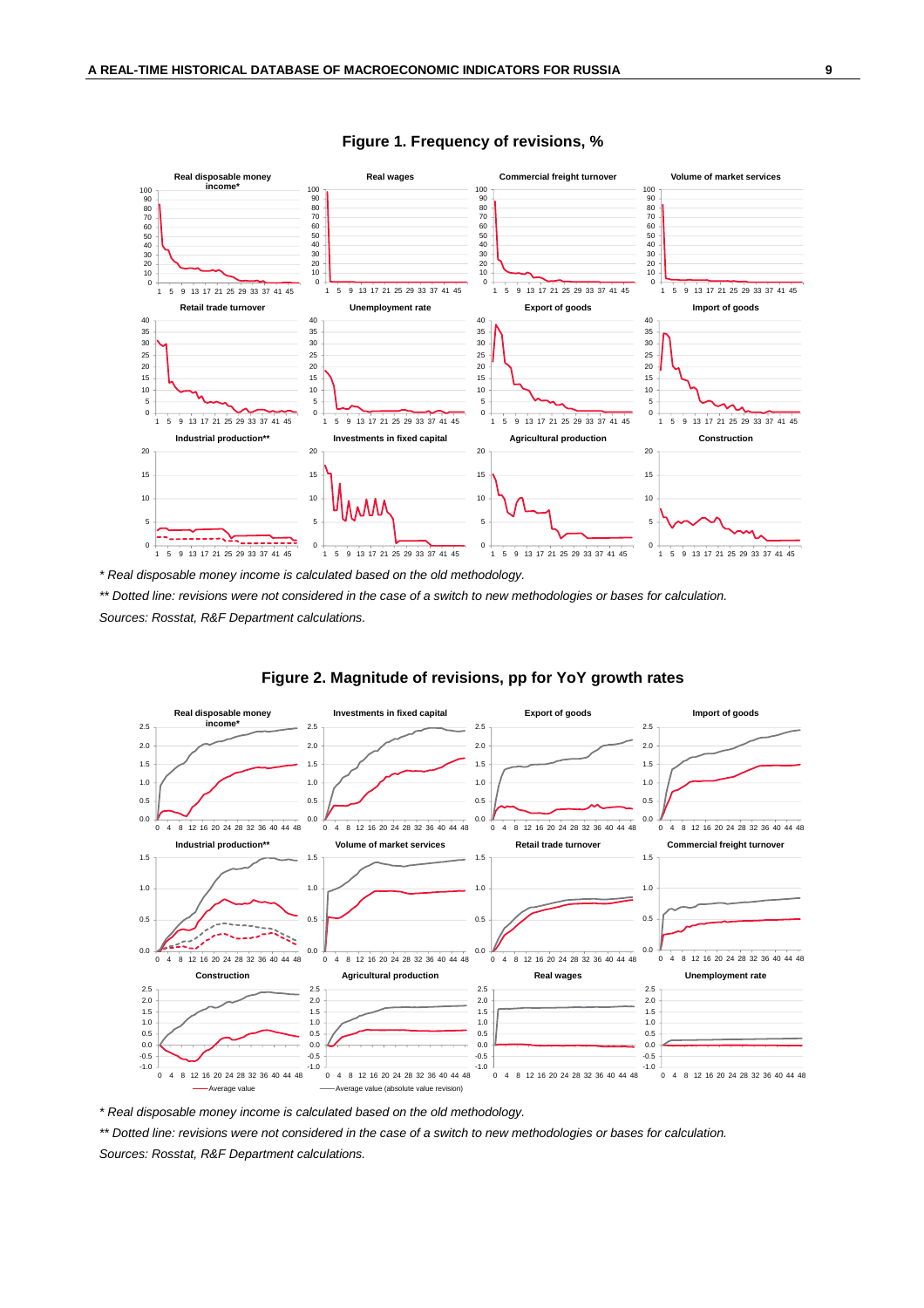

### <span id="page-9-0"></span>**Figure 3. Average revision (in absolute values) 48 months after first release, pp for YoY growth rates**

*\* Real disposable money income is calculated based on the old methodology.*

*\*\* Industrial production: revisions were not considered in the case of a switch to new methodologies or bases for calculation. Sources: Rosstat, R&F Department calculations.*

### <span id="page-9-1"></span>**Figure 4. Average revision (in absolute values) / standard deviation 48 months after first release, pp for YoY growth rates**



*\* Real disposable money income is calculated based on the old methodology.*

*\*\* Industrial production: revisions were not considered in the case of a switch to new methodologies or bases for calculation. Sources: Rosstat, R&F Department calculations.*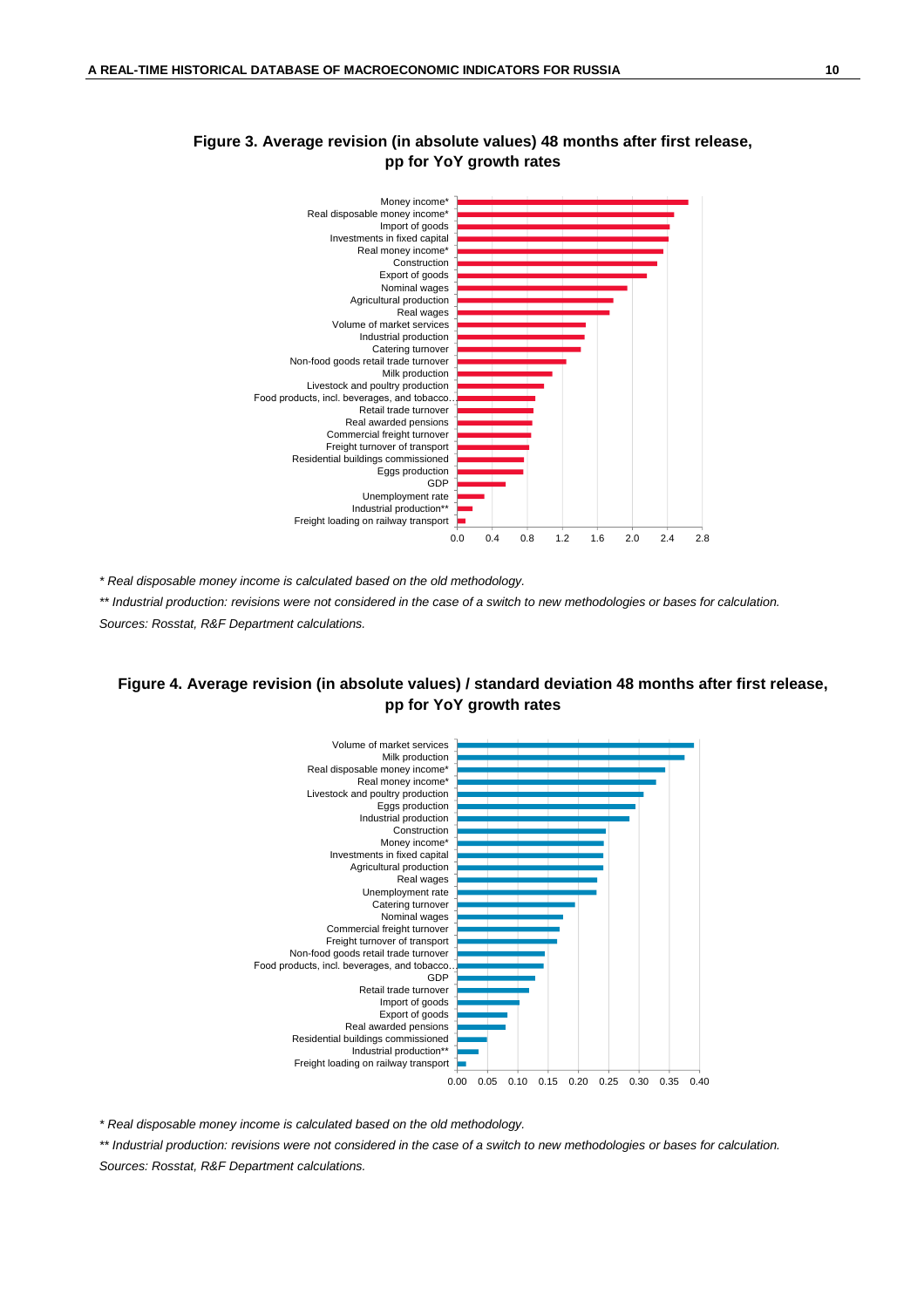<span id="page-10-0"></span>

#### **Figure 5. Average revision (in absolute values) after 24 months, on three-year rolling window subsamples, pp for YoY growth rates**

*\* Real disposable money income is calculated based on the old methodology.*

*\*\* Dotted line: revisions were not considered in the case of a switch to new methodologies or bases for calculation. Sources: Rosstat, R&F Department calculations.*



<span id="page-10-1"></span>

<span id="page-10-2"></span>

*Sources: Rosstat, R&F Department calculations. Sources: Rosstat, R&F Department calculations.*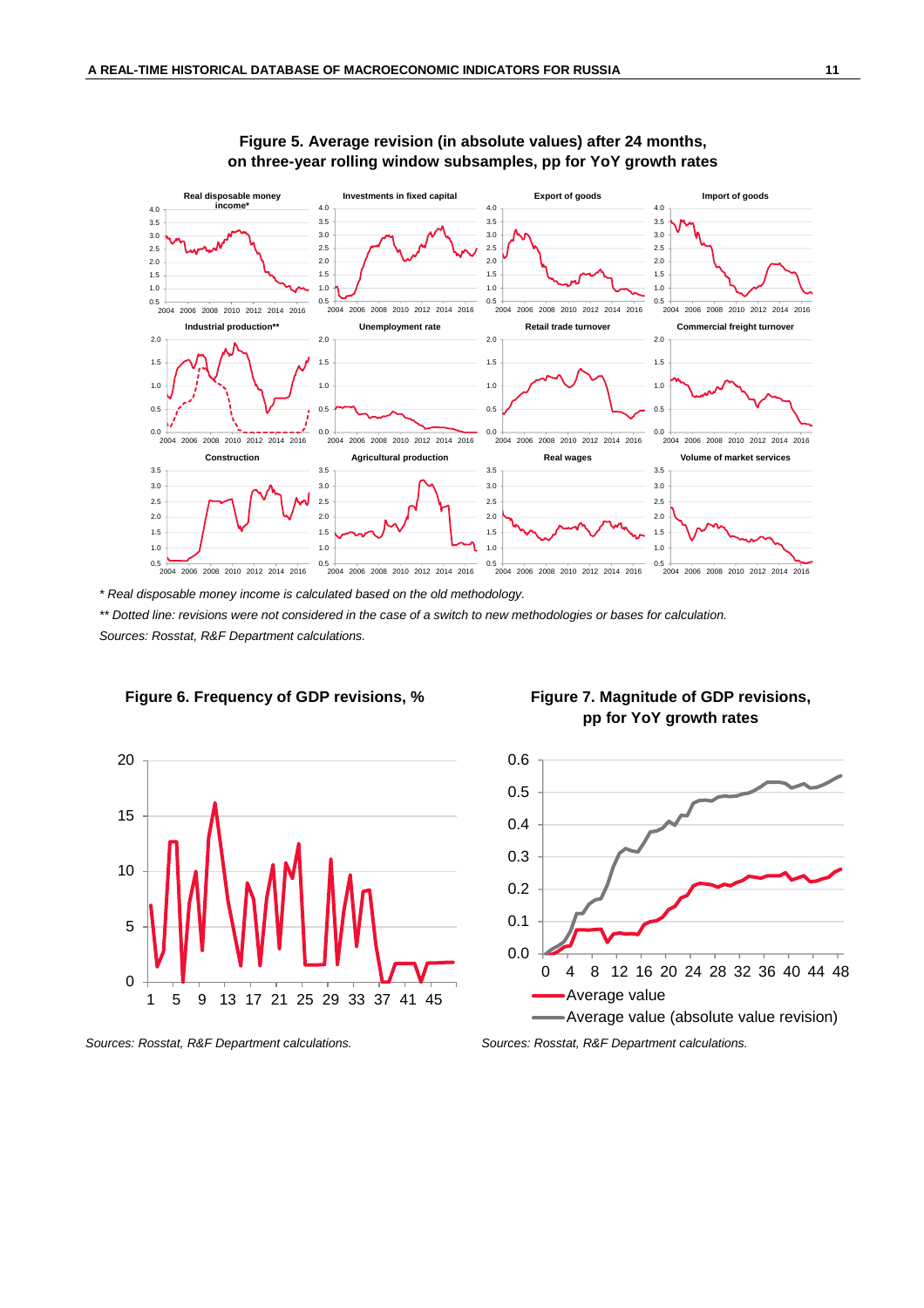<span id="page-11-0"></span>

**Figure 8. Distribution of GDP revisions, pp for YoY growth rates**

*Note. The shaded area constitutes the 25th to 75th percentiles. Sources: Rosstat, R&F Department calculations.*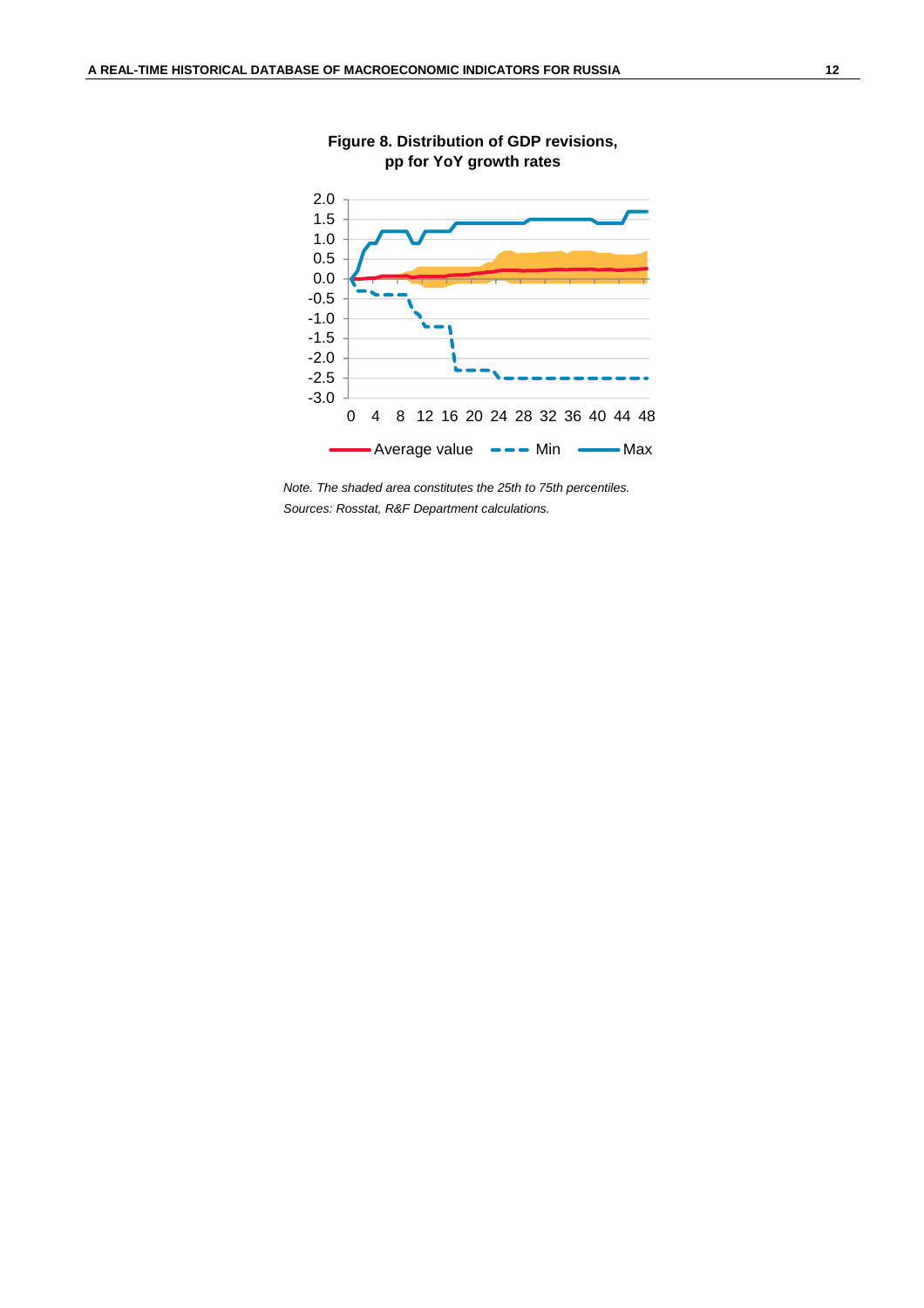## References

Castle, J., Ellis, C. (2002) Building a Real-Time Database for GDP(E). Bank of England Quarterly Bulletin (Spring), 42–49.

Croushore, D., Stark, T. (2001) A Real-Time Data Set for Macroeconomists. Journal of Econometrics 105 (November), 111–30.

Giannone, D., Henry, J., Lalik, M., Modugno, M. (2010) An Area-Wide Real-Time Database for the Euro Area. ECB Working Papers Series No. 1145.

Fernandez, A.Z., Koenig, E.F., Nikolsko-Rzhevskyy, A. (2011) The Real-Time Historical Database for the OECD. Federal Reserve Bank of Dallas, Globalization and Monetary Policy Institute Working Paper no. 96.

Lee, K., Olekalns, N., Shields, K., Wang, Z. (2011) The Australian Real-Time Database: An Overview and an Illustration of its Use in Business Cycle Analysis. University of Melbourne Discussion Paper 1132.

Mamedli М., Shibitov D. (2021) Forecasting Russian CPI with data Vintages and Machine learning techniques. Bank of Russia working paper series.

Orphanides, A. (2001) Monetary Policy Rules Based on Real-Time Data. American Economic Review, 91(4), 964–985.

Astafyeva, E.V. and Turuntseva, M.Yu. (2021) Revisions of GDP: Data and Assessment of Statistical Properties. HSE Economic Journal, 25(1), 65–101. [In Russian].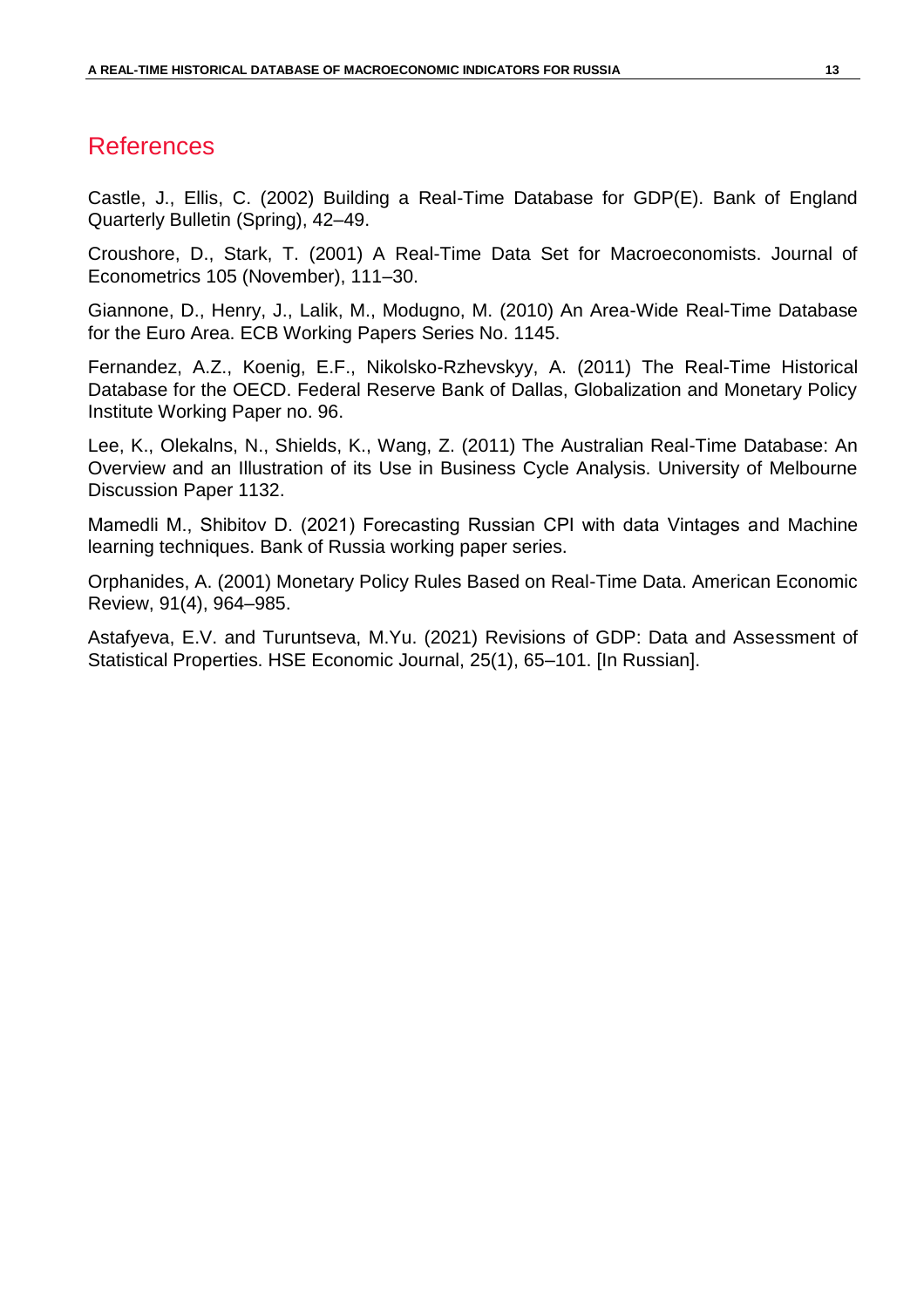## Appendix 1. Properties of revisions of macroeconomic indicators after 1, 3, 12, and 60 months

| Indicators /<br>number of months after first                         |                         |      | Frequency of revisions, % |     | Average revision, pp |                         |        |        |              | standard deviation, pp | Average revision / |     |                |         | Average revision (in absolute values),<br>pp |     | Average revision (in absolute values)/<br>standard deviation, pp |     |     |     |  |
|----------------------------------------------------------------------|-------------------------|------|---------------------------|-----|----------------------|-------------------------|--------|--------|--------------|------------------------|--------------------|-----|----------------|---------|----------------------------------------------|-----|------------------------------------------------------------------|-----|-----|-----|--|
| release                                                              | $\overline{\mathbf{1}}$ | 3    | 12                        | 60  | $\mathbf{1}$         | $\overline{\mathbf{3}}$ | 12     | 60     | $\mathbf{1}$ | 3                      | 12                 | 60  | $\overline{1}$ | 3       | 12                                           | 60  | $\overline{1}$                                                   | 3   | 12  | 60  |  |
| GDP                                                                  | 6.9                     | 2.8  | 11.8                      | 1.9 | 0.0                  | 0.0                     | 0.1    | 0.3    | 0.0          | 0.0                    | 0.0                | 0.1 | 0.0            | $0.0\,$ | 0.3                                          | 0.6 | 0.0                                                              | 0.0 | 0.1 | 0.1 |  |
| Industrial production                                                | 3.2                     | 3.7  | 3.4                       | 0.6 | 0.0                  | 0.2                     | 0.4    | 0.5    | 0.0          | 0.0                    | 0.1                | 0.1 | 0.0            | 0.2     | 0.6                                          | 1.5 | 0.0                                                              | 0.0 | 0.1 | 0.3 |  |
| Industrial production**                                              | 1.9                     | 1.9  | 1.5                       | 0.0 | 0.0                  | 0.1                     | 0.1    | 0.1    | 0.0          | 0.0                    | 0.0                | 0.0 | 0.0            | 0.1     | 0.2                                          | 0.1 | 0.0                                                              | 0.0 | 0.0 | 0.0 |  |
| Agriculture production                                               | 15.3                    | 10.7 | 7.3                       | 1.9 | 0.0                  | 0.1                     | 0.6    | 0.6    | 0.0          | 0.0                    | 0.1                | 0.1 | 0.3            | 0.7     | 1.3                                          | 1.8 | 0.0                                                              | 0.1 | 0.2 | 0.2 |  |
| Livestock and poultry production                                     | 25.5                    | 20.1 | 37.6                      | 1.3 | 0.0                  | 0.0                     | $-0.1$ | 0.1    | 0.0          | 0.0                    | 0.0                | 0.0 | 0.1            | 0.2     | 0.7                                          | 1.0 | 0.0                                                              | 0.1 | 0.2 | 0.3 |  |
| Milk production                                                      | 31.0                    | 27.1 | 45.9                      | 0.6 | 0.0                  | 0.0                     | 0.2    | 0.0    | 0.0          | 0.0                    | 0.1                | 0.0 | 0.1            | 0.2     | 0.8                                          | 1.1 | 0.0                                                              | 0.1 | 0.3 | 0.4 |  |
| Eggs production                                                      | 25.9                    | 21.0 | 26.8                      | 1.3 | 0.0                  | $-0.1$                  | 0.0    | 0.1    | 0.0          | 0.0                    | 0.0                | 0.0 | 0.1            | 0.3     | 0.6                                          | 0.8 | 0.0                                                              | 0.1 | 0.3 | 0.3 |  |
| Freight turnover of transport                                        | 87.0                    | 18.7 | 12.7                      | 0.0 | 0.3                  | 0.3                     | 0.4    | 0.6    | 0.1          | 0.1                    | 0.1                | 0.1 | 0.6            | 0.6     | 0.7                                          | 0.9 | 0.1                                                              | 0.1 | 0.1 | 0.2 |  |
| Commercial freight turnover                                          | 87.5                    | 22.9 | 10.7                      | 0.0 | 0.2                  | 0.3                     | 0.4    | 0.5    | 0.0          | 0.1                    | 0.1                | 0.1 | 0.6            | 0.7     | 0.7                                          | 0.9 | 0.1                                                              | 0.1 | 0.1 | 0.2 |  |
| Freight loading on railway<br>transport                              | 10.2                    | 0.9  | 2.9                       | 0.0 | 0.0                  | 0.0                     | 0.0    | 0.0    | 0.0          | 0.0                    | 0.0                | 0.0 | 0.1            | 0.1     | 0.1                                          | 0.1 | 0.0                                                              | 0.0 | 0.0 | 0.0 |  |
| Investments in fixed capital                                         | 17.1                    | 15.4 | 8.3                       | 0.0 | 0.1                  | 0.4                     | 0.5    | 1.7    | 0.0          | 0.0                    | 0.0                | 0.2 | 0.3            | 0.8     | 1.6                                          | 2.5 | 0.0                                                              | 0.1 | 0.2 | 0.2 |  |
| Construction                                                         | 7.9                     | 6.1  | 4.4                       | 0.6 | $-0.1$               | $-0.3$                  | $-0.7$ | 0.4    | 0.0          | 0.0                    | $-0.1$             | 0.0 | 0.2            | 0.5     | 1.4                                          | 2.3 | 0.0                                                              | 0.1 | 0.1 | 0.2 |  |
| Residential buildings<br>commissioned                                | 1.9                     | 5.1  | 6.8                       | 0.0 | 0.0                  | 0.1                     | 0.2    | 0.0    | 0.0          | 0.0                    | 0.0                | 0.0 | 0.0            | 0.2     | 0.7                                          | 0.7 | 0.0                                                              | 0.0 | 0.0 | 0.0 |  |
| Export of goods                                                      | 22.3                    | 36.2 | 10.3                      | 0.6 | 0.2                  | 0.4                     | 0.2    | 0.4    | 0.0          | 0.0                    | 0.0                | 0.0 | 0.5            | 1.2     | 1.4                                          | 2.3 | 0.0                                                              | 0.0 | 0.1 | 0.1 |  |
| Import of goods                                                      | 18.6                    | 34.3 | 11.3                      | 0.6 | 0.2                  | 0.5                     | 1.1    | 1.5    | 0.0          | 0.0                    | 0.0                | 0.1 | 0.3            | 1.1     | 1.7                                          | 2.6 | 0.0                                                              | 0.0 | 0.1 | 0.1 |  |
| Retail trade turnover                                                | 31.5                    | 29.0 | 9.8                       | 0.0 | 0.0                  | 0.2                     | 0.6    | 0.9    | 0.0          | 0.0                    | 0.1                | 0.1 | 0.1            | 0.3     | 0.7                                          | 0.9 | 0.0                                                              | 0.0 | 0.1 | 0.1 |  |
| Food products, incl. beverages,<br>and tobacco retail trade turnover | 31.0                    | 28.0 | 9.8                       | 0.0 | 0.0                  | 0.1                     | 0.4    | 0.8    | 0.0          | 0.0                    | 0.1                | 0.1 | 0.1            | 0.3     | 0.6                                          | 0.9 | 0.0                                                              | 0.0 | 0.1 | 0.2 |  |
| Non-food goods retail trade<br>turnover                              | 32.9                    | 29.9 | 10.7                      | 0.0 | 0.1                  | 0.3                     | 0.7    | 0.9    | 0.0          | 0.0                    | 0.1                | 0.1 | 0.2            | 0.4     | 0.9                                          | 1.3 | 0.0                                                              | 0.0 | 0.1 | 0.2 |  |
| Catering turnover                                                    | 31.9                    | 27.6 | 8.3                       | 0.6 | 0.1                  | 0.1                     | 0.4    | 1.0    | 0.0          | 0.0                    | 0.1                | 0.1 | 0.2            | 0.6     | 0.9                                          | 1.4 | 0.0                                                              | 0.1 | 0.1 | 0.2 |  |
| Volume of market services                                            | 83.8                    | 3.7  | 2.4                       | 0.0 | 0.6                  | 0.5                     | 0.8    | 1.0    | 0.1          | 0.1                    | 0.2                | 0.3 | 1.0            | 1.0     | 1.3                                          | 1.5 | 0.3                                                              | 0.3 | 0.3 | 0.4 |  |
| Unemployment rate                                                    | 18.5                    | 15.4 | 2.9                       | 1.3 | 0.0                  | 0.0                     | 0.0    | 0.0    | 0.0          | 0.0                    | 0.0                | 0.0 | 0.1            | 0.2     | 0.2                                          | 0.3 | 0.1                                                              | 0.2 | 0.2 | 0.2 |  |
| Nominal wages                                                        | 98.1                    | 0.5  | 0.0                       | 0.0 | 0.1                  | 0.1                     | 0.1    | 0.0    | 0.0          | 0.0                    | 0.0                | 0.0 | 1.8            | 1.8     | 1.9                                          | 2.0 | 0.2                                                              | 0.2 | 0.2 | 0.2 |  |
| Real wages                                                           | 97.7                    | 0.5  | 0.0                       | 0.0 | 0.0                  | 0.0                     | 0.0    | $-0.1$ | 0.0          | 0.0                    | 0.0                | 0.0 | 1.6            | 1.6     | 1.7                                          | 1.8 | 0.2                                                              | 0.2 | 0.2 | 0.2 |  |
| Real awarded pensions                                                | 16.2                    | 0.9  | 0.5                       | 0.0 | 0.5                  | 0.5                     | 0.6    | 0.8    | 0.1          | 0.1                    | 0.1                | 0.1 | 0.6            | 0.6     | 0.7                                          | 0.9 | 0.1                                                              | 0.1 | 0.1 | 0.1 |  |
| Money income*                                                        | 86.6                    | 39.3 | 16.6                      | 0.6 | 0.1                  | 0.3                     | 0.6    | 1.8    | 0.0          | 0.0                    | 0.1                | 0.2 | 0.9            | 1.2     | 1.9                                          | 2.8 | 0.1                                                              | 0.1 | 0.2 | 0.3 |  |
| Real money income*                                                   | 85.2                    | 38.8 | 16.6                      | 0.0 | 0.1                  | 0.2                     | 0.6    | 1.6    | 0.0          | 0.0                    | 0.1                | 0.2 | 0.8            | 1.1     | 1.7                                          | 2.5 | 0.1                                                              | 0.2 | 0.2 | 0.3 |  |
| Real disposable money income*                                        | 85.2                    | 36.0 | 16.1                      | 0.0 | 0.2                  | 0.2                     | 0.3    | 1.6    | 0.0          | 0.0                    | 0.0                | 0.2 | 0.9            | 1.2     | 1.8                                          | 2.6 | 0.1                                                              | 0.2 | 0.3 | 0.4 |  |

*\* Money income is calculated based on the old methodology.*

*\*\* Industrial production: revisions were not considered in the case of a switch to new methodologies or bases for calculation.*

*Sources: Rosstat, R&F Department calculations.*